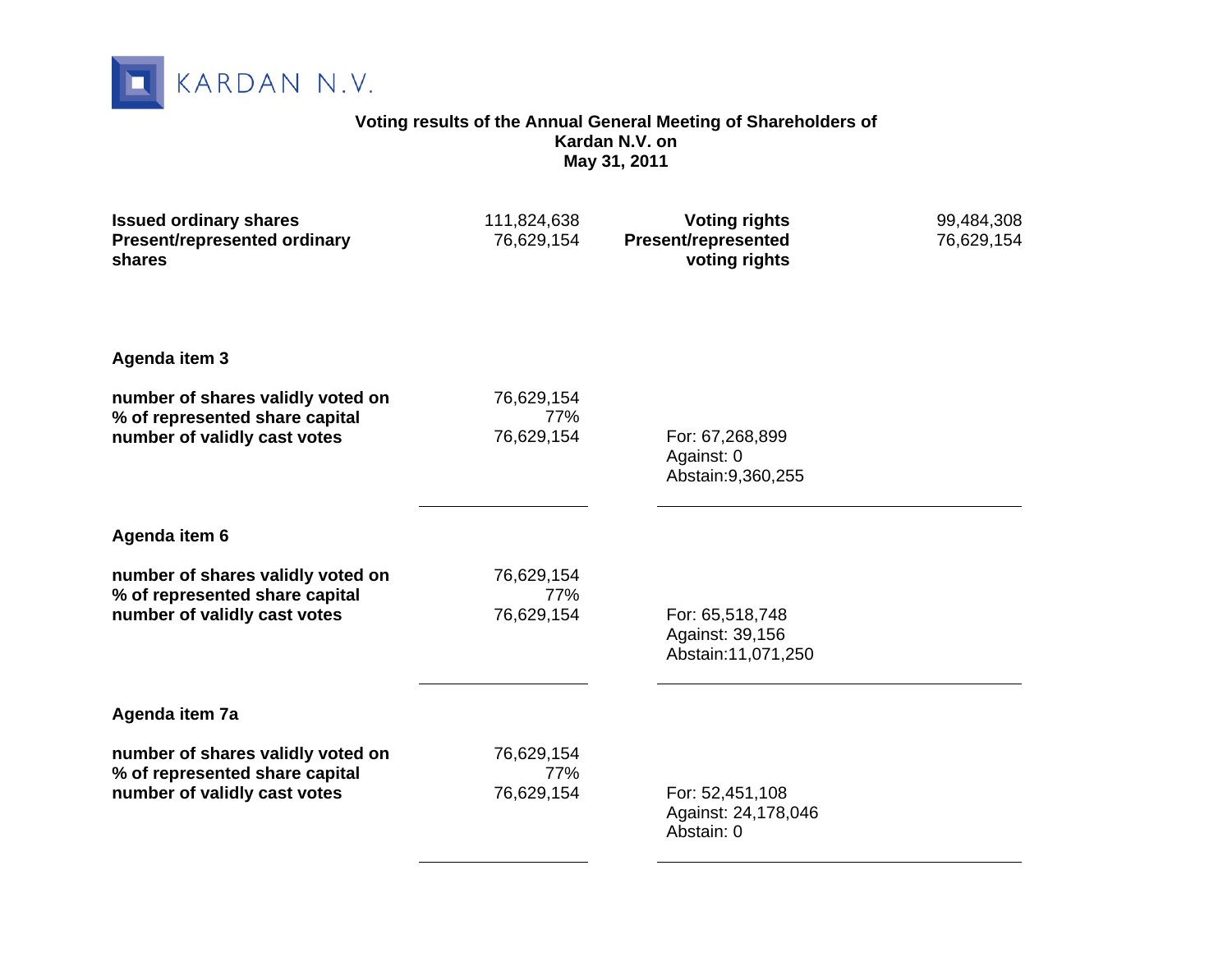

### **Agenda item 7b**

| number of shares validly voted on | 76,629,154 | For: 52,451,108     |  |
|-----------------------------------|------------|---------------------|--|
| % of represented share capital    | 77%        | Against: 24,178,046 |  |
| number of validly cast votes      | 76,629,154 | Abstain: 0          |  |
| Agenda item 8a                    |            |                     |  |
| number of shares validly voted on | 76,629,154 | For: 74,181,038     |  |
| % of represented share capital    | 77%        | Against: 1,773,408  |  |
| number of validly cast votes      | 76,629,154 | Abstain: 674,708    |  |
| Agenda item 8b                    |            |                     |  |
| number of shares validly voted on | 76,629,154 | For: 61,678,397     |  |
| % of represented share capital    | 77%        | Against: 14,276,049 |  |
| number of validly cast votes      | 76,629,154 | Abstain: 674,708    |  |
| Agenda item 8c                    |            |                     |  |
| number of shares validly voted on | 76,629,154 | For: 74,053,609     |  |
| % of represented share capital    | 77%        | Against: 1,900,837  |  |
| number of validly cast votes      | 76,629,154 | Abstain: 674,708    |  |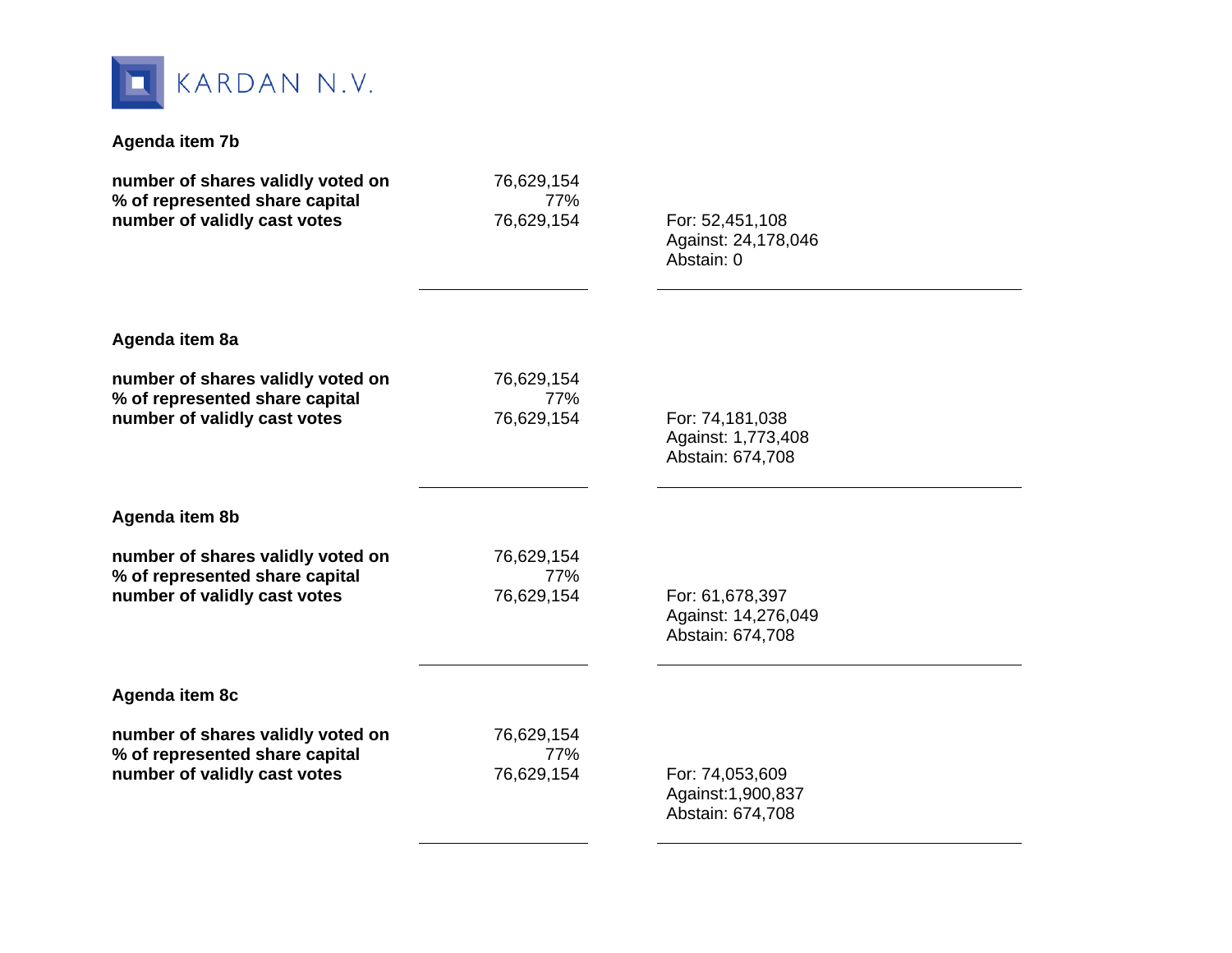

### **Agenda item 8d**

| number of shares validly voted on | 76,629,154 | For: 61,554,731     |  |
|-----------------------------------|------------|---------------------|--|
| % of represented share capital    | 77%        | Against: 14,399,715 |  |
| number of validly cast votes      | 76,629,154 | Abstain: 674,708    |  |
| Agenda item 9                     |            |                     |  |
| number of shares validly voted on | 76,629,154 | For: 75,158,561     |  |
| % of represented share capital    | 77%        | Against: 1,433,245  |  |
| number of validly cast votes      | 76,629,154 | Abstain: 37,348     |  |
| Agenda item 10                    |            |                     |  |
| number of shares validly voted on | 76,629,154 | For: 74,897,457     |  |
| % of represented share capital    | 77%        | Against: 1,694,349  |  |
| number of validly cast votes      | 76,629,154 | Abstain: 37,348     |  |
| Agenda item 11a                   |            |                     |  |
| number of shares validly voted on | 76,629,154 | For: 67,019,311     |  |
| % of represented share capital    | 77%        | Against: 667,243    |  |
| number of validly cast votes      | 76,629,154 | Abstain: 2,600      |  |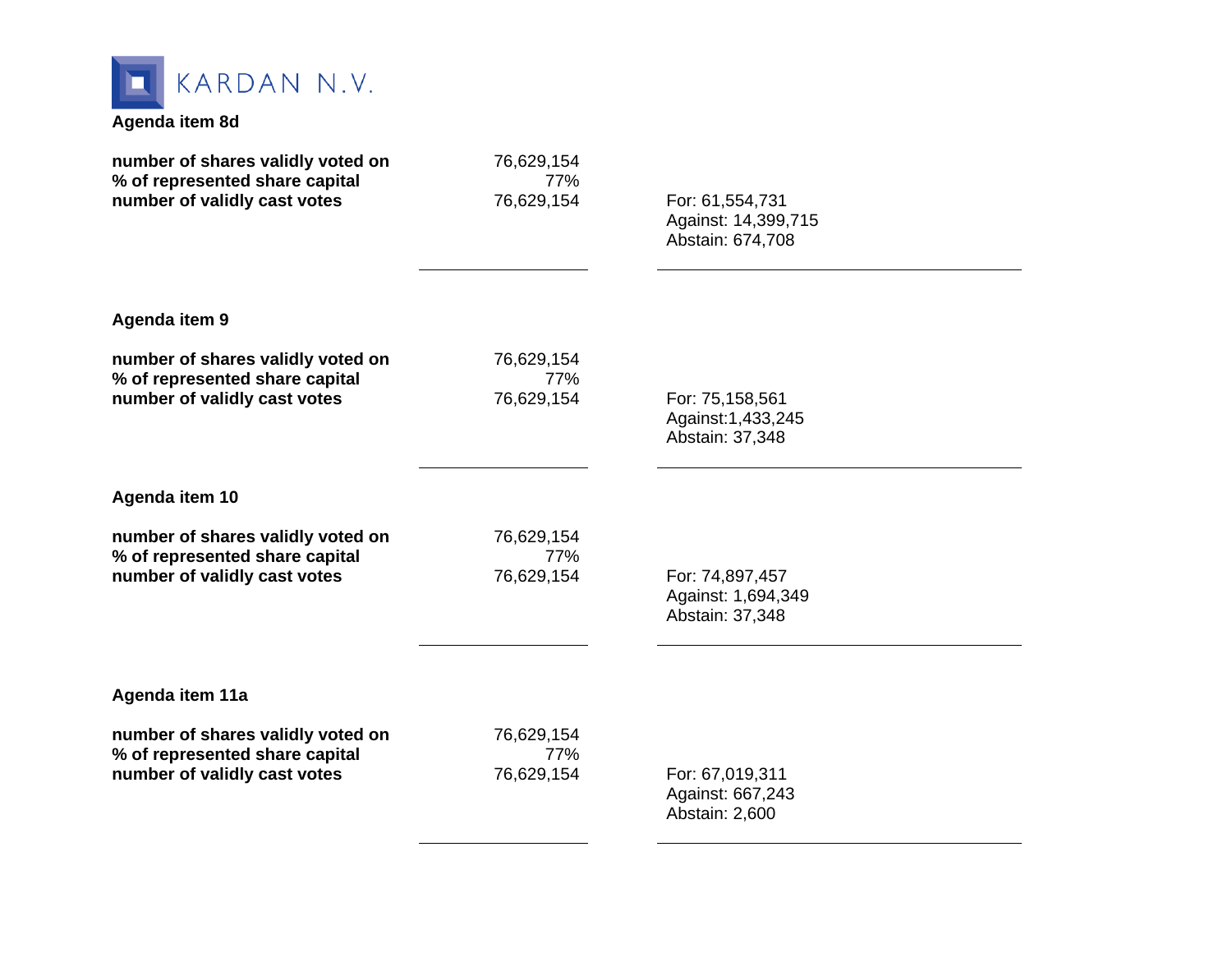

# **Agenda item 11b**

| number of shares validly voted on<br>% of represented share capital | 76,629,154<br>77% |                                                            |  |
|---------------------------------------------------------------------|-------------------|------------------------------------------------------------|--|
| number of validly cast votes                                        | 76,629,154        | For: 53,504,459<br>Against: 23,122,095<br>Abstain: 2,600   |  |
| <b>Agenda item 12</b>                                               |                   |                                                            |  |
| number of shares validly voted on<br>% of represented share capital | 76,629,154<br>77% |                                                            |  |
| number of validly cast votes                                        | 76,629,154        | For: 52,843,026<br>Against: 23,657,796<br>Abstain: 128,332 |  |
| Agenda item 13a                                                     |                   |                                                            |  |
| number of shares validly voted on<br>% of represented share capital | 76,629,154<br>77% |                                                            |  |
| number of validly cast votes                                        | 76,629,154        | For:58,163,463<br>Against: 18,457,141<br>Abstain:8,550     |  |
| Agenda item 13b                                                     |                   |                                                            |  |
| number of shares validly voted on<br>% of represented share capital | 76,629,154<br>77% |                                                            |  |
| number of validly cast votes                                        | 76,629,154        | For: 73,071,333<br>Against: 422,978<br>Abstain: 3,134,843  |  |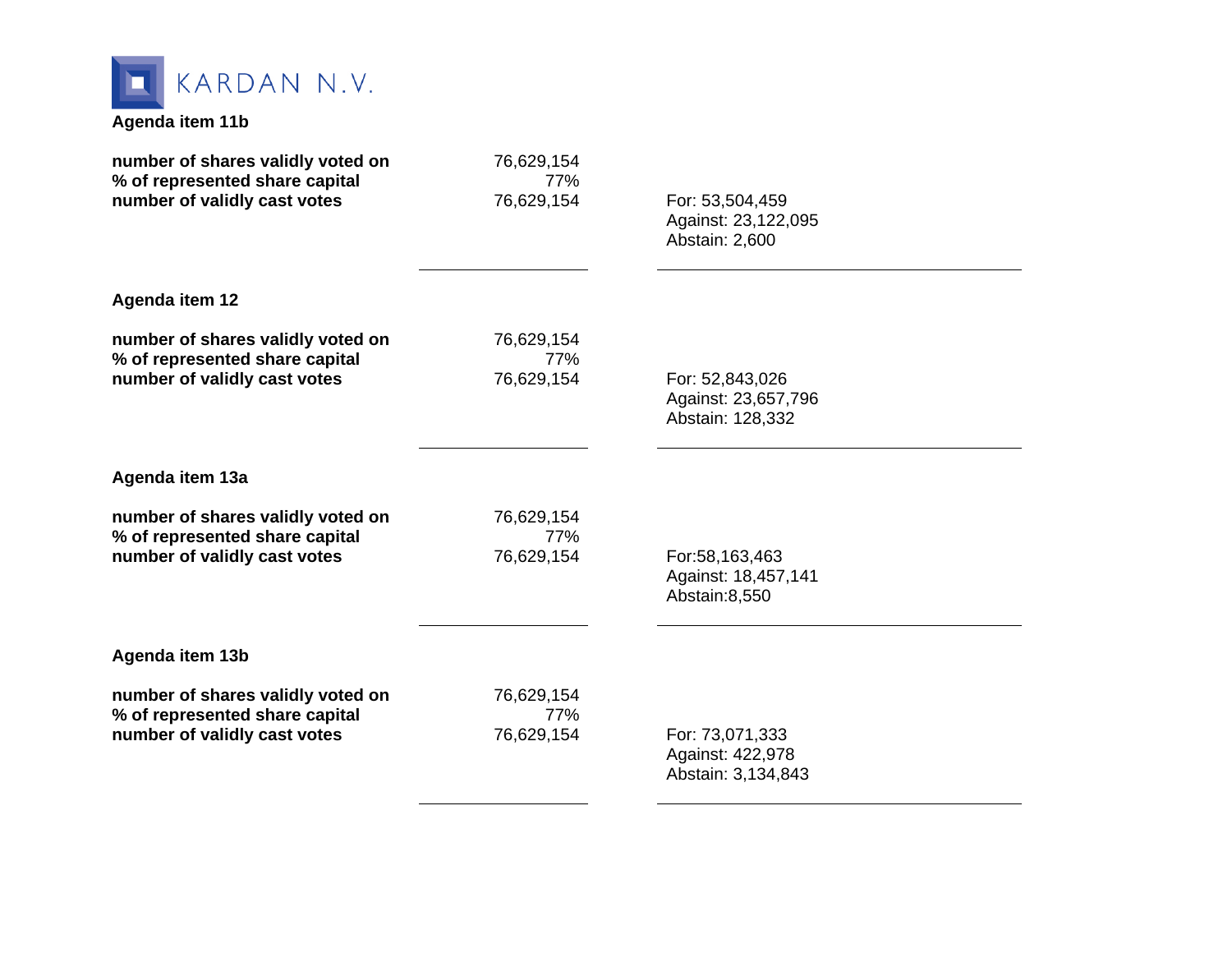

### **Agenda item 13c**

| number of shares validly voted on                              | 76,629,154        |                                     |  |
|----------------------------------------------------------------|-------------------|-------------------------------------|--|
| % of represented share capital<br>number of validly cast votes | 77%<br>76,629,154 | For: 73,071,333                     |  |
|                                                                |                   | Against: 422,978                    |  |
|                                                                |                   | Abstain: 3,134,843                  |  |
| Agenda item 13d                                                |                   |                                     |  |
| number of shares validly voted on                              | 76,629,154        |                                     |  |
| % of represented share capital<br>number of validly cast votes | 77%<br>76,629,154 | For: 73,071,333                     |  |
|                                                                |                   | Against: 422,978                    |  |
|                                                                |                   | Abstain: 3,134,843                  |  |
| Agenda item 13e                                                |                   |                                     |  |
| number of shares validly voted on                              | 76,629,154        |                                     |  |
| % of represented share capital                                 | 77%               |                                     |  |
| number of validly cast votes                                   | 76,629,154        | For: 73,071,333<br>Against: 422,978 |  |
|                                                                |                   | Abstain: 3,134,843                  |  |
| Agenda item 13f                                                |                   |                                     |  |
| number of shares validly voted on                              | 76,629,154        |                                     |  |
| % of represented share capital                                 | 77%               |                                     |  |
| number of validly cast votes                                   | 76,629,154        | For: 73,071,333<br>Against: 422,978 |  |
|                                                                |                   | Abstain: 3,134,843                  |  |
|                                                                |                   |                                     |  |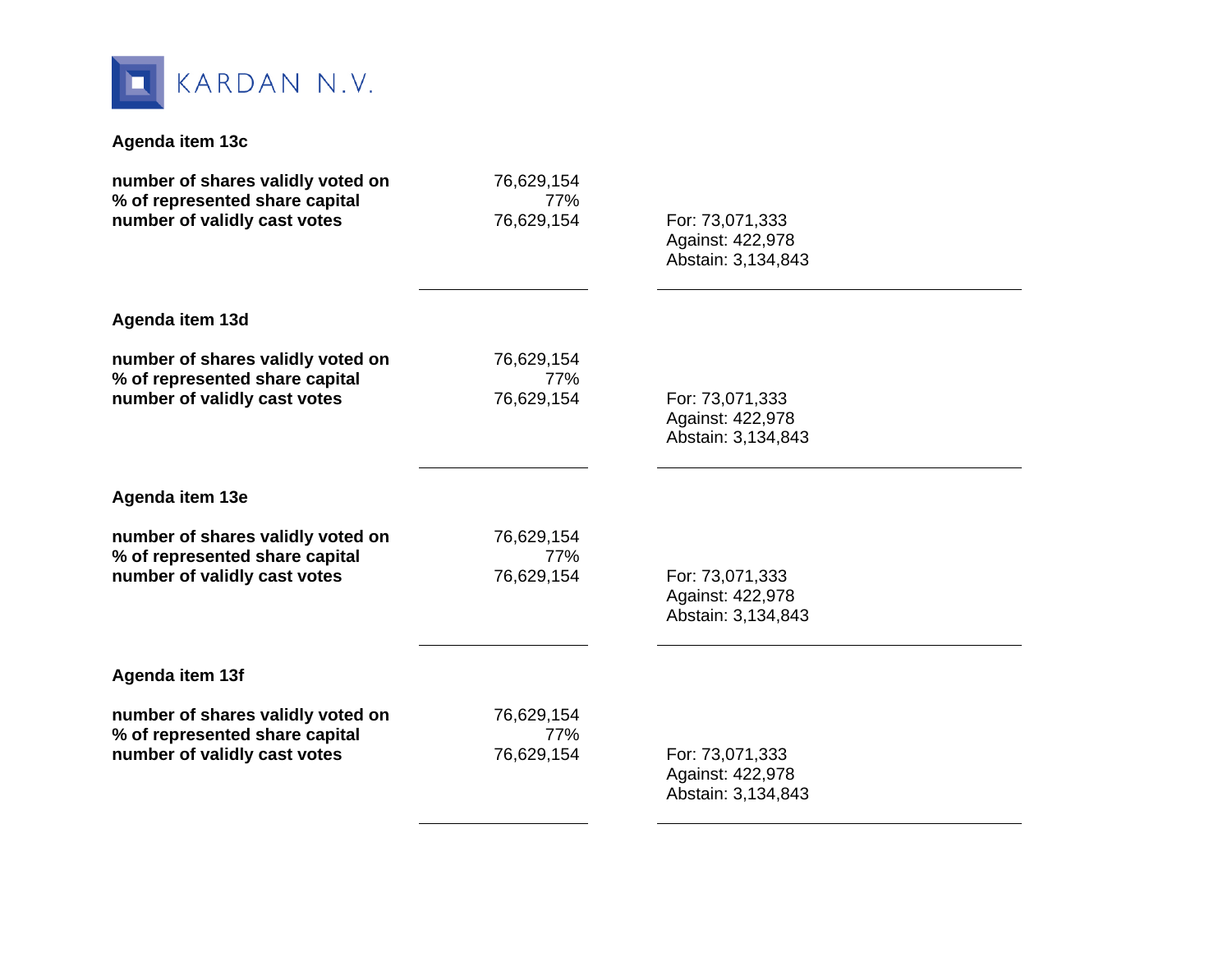

# **Agenda item 13g**

| number of shares validly voted on                              | 76,629,154<br>77% |                                        |  |
|----------------------------------------------------------------|-------------------|----------------------------------------|--|
| % of represented share capital<br>number of validly cast votes | 76,629,154        | For: 73,071,333                        |  |
|                                                                |                   | Against: 422,978                       |  |
|                                                                |                   | Abstain: 3,134,843                     |  |
| Agenda item 13h                                                |                   |                                        |  |
| number of shares validly voted on                              | 76,629,154        |                                        |  |
| % of represented share capital<br>number of validly cast votes | 77%<br>76,629,154 | For: 76,128,672                        |  |
|                                                                |                   | Against: 491,932                       |  |
|                                                                |                   | Abstain:8,550                          |  |
|                                                                |                   |                                        |  |
| Agenda item 14                                                 |                   |                                        |  |
| number of shares voted on                                      | 76,629,154        |                                        |  |
| % of represented share capital                                 | 77%               |                                        |  |
| number of validly cast votes                                   | 76,629,154        | For: 76,455,295<br>Against: 173,859    |  |
|                                                                |                   | Abstain: 0                             |  |
|                                                                |                   |                                        |  |
| Agenda item 15a                                                |                   |                                        |  |
| number of shares validly voted on                              | 76,629,154        |                                        |  |
| % of represented share capital                                 | 77%               |                                        |  |
| number of validly cast votes                                   | 76,629,154        | For: 53,322,441<br>Against: 23,306,713 |  |
|                                                                |                   | Abstain: 0                             |  |
|                                                                |                   |                                        |  |